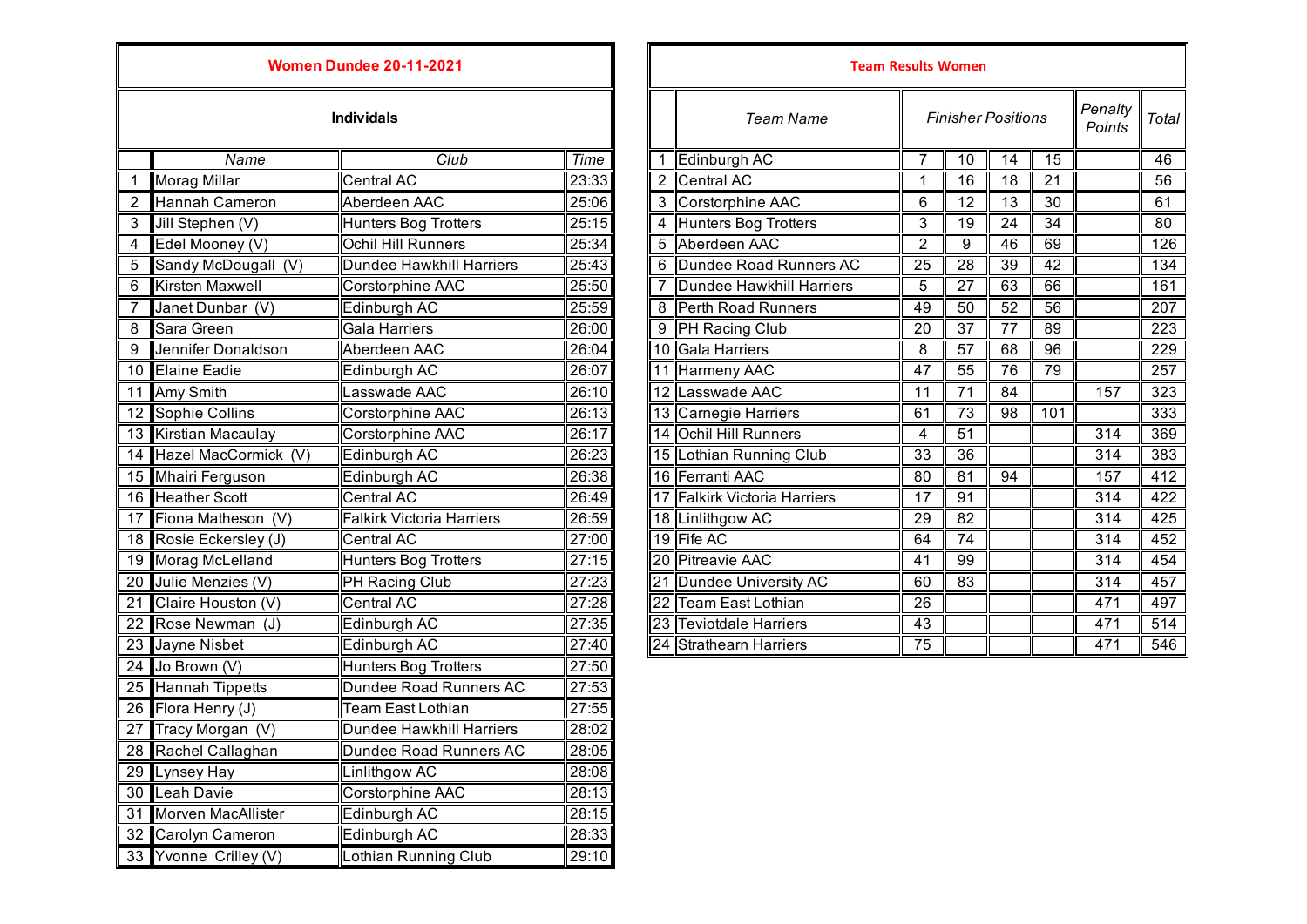| $\overline{34}$ | Megan Wright (V)        | Hunters Bog Trotters            | 29:21 |
|-----------------|-------------------------|---------------------------------|-------|
| 35              | Julie Wilson (V)        | Edinburgh AC                    | 29:28 |
| 36              | Chloe Mcclung (J)       | Lothian Running Club            | 29:36 |
| 37              | Mary Western (V)        | PH Racing Club                  | 29:39 |
| 38              | Sarah Scott             | Edinburgh AC                    | 29:44 |
| 39              | <b>Charlotte Newman</b> | Dundee Road Runners AC          | 29:54 |
| 40              | <b>Jess Husbands</b>    | Hunters Bog Trotters            | 29:54 |
| 41              | <b>Elaine Renouf</b>    | <b>Pitreavie AAC</b>            | 30:04 |
| 42              | Gillian Sangster (V)    | Dundee Road Runners AC          | 30:06 |
| 43              | Maisie Ballantyne (J)   | <b>Teviotdale Harriers</b>      | 30:12 |
| 44              | Fiona Callaghan         | Dundee Road Runners AC          | 30:21 |
| 45              | Megan Smith             | Corstorphine AAC                | 30:23 |
| 46              | Victoria Brown (V)      | Aberdeen AAC                    | 30:31 |
| 47              | Karen Robertson (V)     | Harmeny AAC                     | 30:31 |
| 48              | Karen Dobbie (V)        | Edinburgh AC                    | 30:33 |
| 49              | Claire Douglas (V)      | <b>Perth Road Runners</b>       | 30:34 |
| 50              | Erni Hamilton (V)       | Perth Road Runners              | 30:35 |
| 51              | Hazel Dean (V)          | Ochil Hill Runners              | 30:36 |
| 52              | Rhiannon Lorimer        | Perth Road Runners              | 30:37 |
| 53              | Cliona Diamond          | Central AC                      | 30:41 |
| 54              | Clare Webster (V)       | Dundee Road Runners AC          | 30:46 |
| 55              | Jocelyn Lofthouse (V)   | Harmeny AAC                     | 30:46 |
| 56              | Fabienne Thompson (V)   | <b>Perth Road Runners</b>       | 30:50 |
| 57              | Lisa Dalgleish (V)      | Gala Harriers                   | 31:08 |
| 58              | Louise Menzies (V)      | Dundee Road Runners AC          | 31:15 |
| 59              | Phyyllis O'Brien (V)    | <b>Hunters Bog Trotters</b>     | 31:30 |
| 60              | Hannah Little (J)       | Dundee University AC            | 31:36 |
| 61              | Charlotte Briggs        | Carnegie Harriers               | 31:38 |
| 62              | <b>Bex Harding</b>      | <b>Hunters Bog Trotters</b>     | 31:39 |
| 63              | Catherine Matthews (V)  | Dundee Hawkhill Harriers        | 31:41 |
| 64              | Margaret Martin (V)     | Fife AC                         | 31:46 |
| 65              | Claire Ward (V)         | <b>Hunters Bog Trotters</b>     | 31:50 |
| 66              | Shania King             | <b>Dundee Hawkhill Harriers</b> | 31:51 |
| 67              | Julia McAfee (V)        | Central AC                      | 31:54 |
| 68              | Jan Brown (V)           | Gala Harriers                   | 31:55 |
| 69              | Katie Watson            | Aberdeen AAC                    | 32:04 |
| 70              | Lynn Gatherer (V)       | <b>Perth Road Runners</b>       | 32:11 |
| 71              | Rachel Fagan (V)        | Lasswade AAC                    | 32:14 |
| 72              | Lucia Tisnes (V)        | Dundee Road Runners AC          | 32:14 |